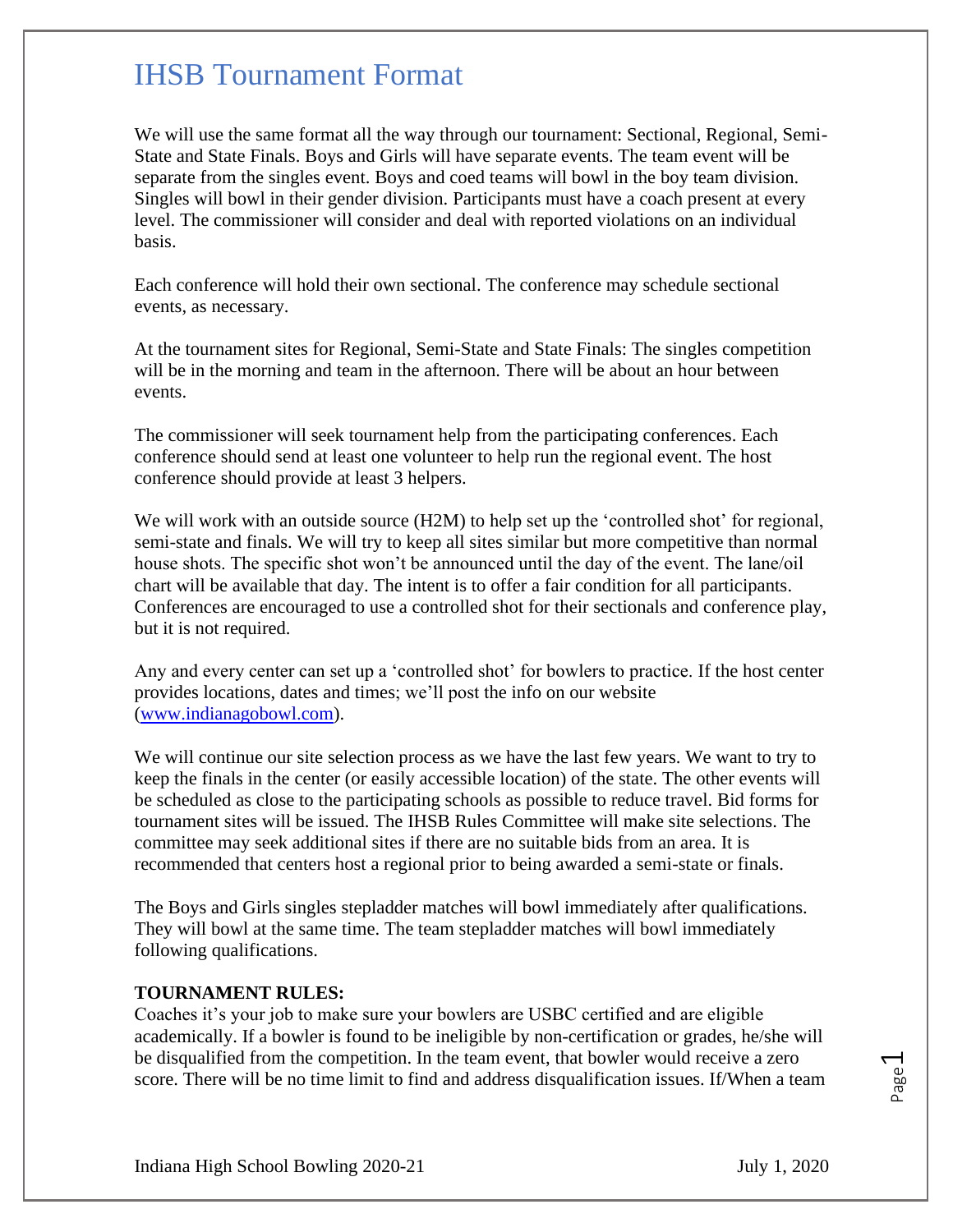(or individual) was ineligible while competing and is disqualified, the next team (or individual) in line will advance without further bowling. If a bowler was eligible while competing and then disqualified for a rule's violation, additional teams or individuals will not be advanced.

The coaches need to step up and police bad behavior in their bowling area. They need to police their team and their opponents. Taunting, yelling and/or unsportsmanlike actions will not be tolerated. Suspected issues need to be reported to the tournament director. The tournament director will issue a verbal warning for a first offense. If problems continue, he may disqualify the individual or team. Excessive noise, as determined by the tournament director, will be addressed. Mechanical or artificial noisemakers are not allowed.

**All tournament bowlers must be USBC certified, have bowled at least one varsity game during conference play and be on the tournament roster. Each team is allowed just 10 players on the active tournament roster. Only 7 are eligible for each level. The 7-player team roster may change from one event to the next if the players are on the 10-player tournament roster. All bowlers with 1 varsity game are eligible for singles. No one can be added once the tournament starts.**

All conference conduct and uniform/jewelry rules apply in ALL tournament play. Inspections will be run prior to tournament play. Bowlers not conforming to uniform/jewelry rules, will need to correct the problem or they will not be allowed to participate. Any violation found after during or after competition, will be given a written warning and will need to be corrected prior to the next competition; no further penalty will be enforced. The written warning will be forwarded to the commissioner.

Coaches must sign the team recap and each bowler must sign their singles recap before they are turned in. All obvious errors will still be corrected. When there is a question, the score on the host center computer will be final.

The Boys and Girls events will be held on separate blocks of lanes in the center. They will bowl the entire tournament in their block. (Sectional events may vary slightly.)

Lanes will be oiled fresh for each event. (If possible, there will be fresh lanes for the finals. This will depend on center size, etc.)

The Tournament Director may make any call necessary pertaining to the running of the tournament. We will give the Tournament Director more authority in enforcing rules, written and unwritten. We will support his/her decisions. All issues must be addressed before the coach leaves the center. The Tournament Director has final say on any issue and his/her decisions are final.

We cannot control the Indiana weather in February, and we may have some bad weather. It will ultimately be the center/school/coach/parent/bowler decision to bowl or not. Bowlers who advance need to check the weather forecast in and to the area they are traveling to and plan accordingly. We will hold our tournament event (regional, semi-state and finals) at the scheduled time, unless the tournament committee/staff determine the conditions warrant a

Page  $\mathrel{\sim}$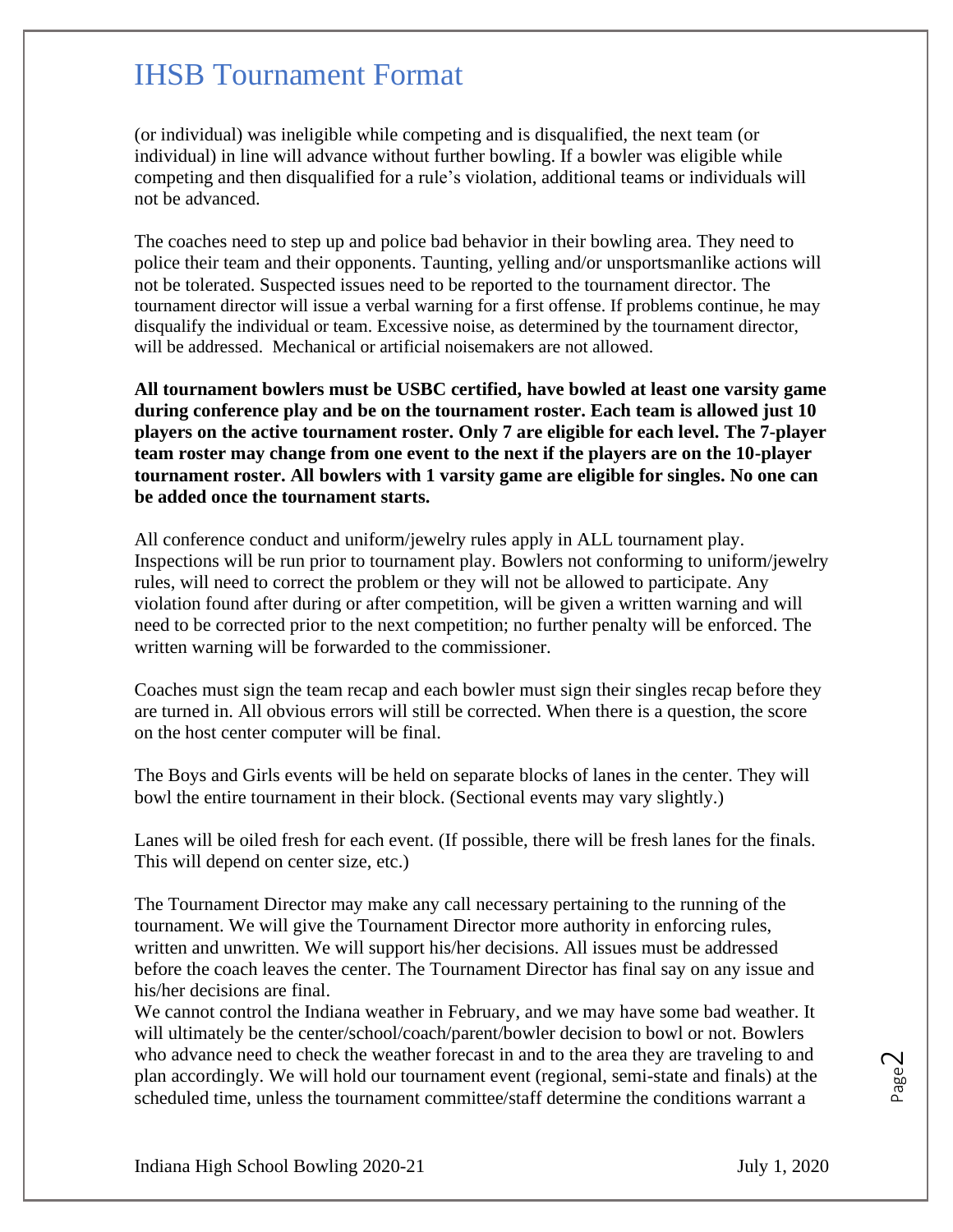postponement. The committee will work with the host city or county to determine conditions. If the host city or county is under the level 3 'state of emergency warning' (This is the level that says no one is to be on the roads.), the event may be postponed. If this level of warning is issued, IHSB will work with area authorities to make some common-sense decisions. If the meet is delayed, postponed, or cancelled, the host bowling center will have the most accurate information. We will try to contact the coaches; **this is where Team App comes in.** The Commissioner will work with the center to reschedule a cancelled event. He also has the authority to move the location to get necessary lanes. Although we would want everyone to compete, we cannot guarantee that we will be able to reschedule to accommodate everyone. If additional events are required, the advancement ratio will be used at each event, not actual posted numbers.

#### **SINGLES:**

### **All eligible bowlers (certified and 1 varsity game), may bowl in the singles competition. Bowlers will bowl with their gender.**

Bowlers must be checked in 15 minutes prior to start time. There will be no alternates. Late bowlers may start in the frame where they arrive; no practice, make-up or pins will be given. The singles will get 10 minutes of practice prior to the start of competition on their starting set. It is recommended that bowlers throw just one shot at a time instead of shooting a complete frame.

The individuals competing in the singles event will draw for (or be assigned) lane assignments. They will bowl 3 games and move to a different set each game. After the 3 games, the top individuals will be seeded and will compete in a stepladder competition to determine the champion. *(The stepladder will consist of 4 or fewer individuals. If your event advances less than 4, the stepladder competition will consist of only those advancing. If only one advances, there is no stepladder.)*

These stepladder matches will be 1 game. The first 2 bowlers will get 4 practice balls per lane. The higher seed will get the choice of lanes. The bowler who is on the left lane will start the match and bowl one frame. The other bowler will start on the right lane and now they will bowl 2 frames at a time till the  $10<sup>th</sup>$  frame when the starting bowler will also finish last.

For the remaining games, the incoming bowler will get 2 practice balls per lane. The winner will either sit and wait or roll on the practice set. There will be a practice set for the incoming bowlers. Practice may start when the stepladder match starts.

The advancing individuals from each competition will advance to the next designated location. (*Number of individuals advancing from each level will be determined prior to tournament competition. Singles will advance from the sectional based on the number of bowlers on the tournament rosters. The same ratio will be used to Boys and Girls.)*

> Page ന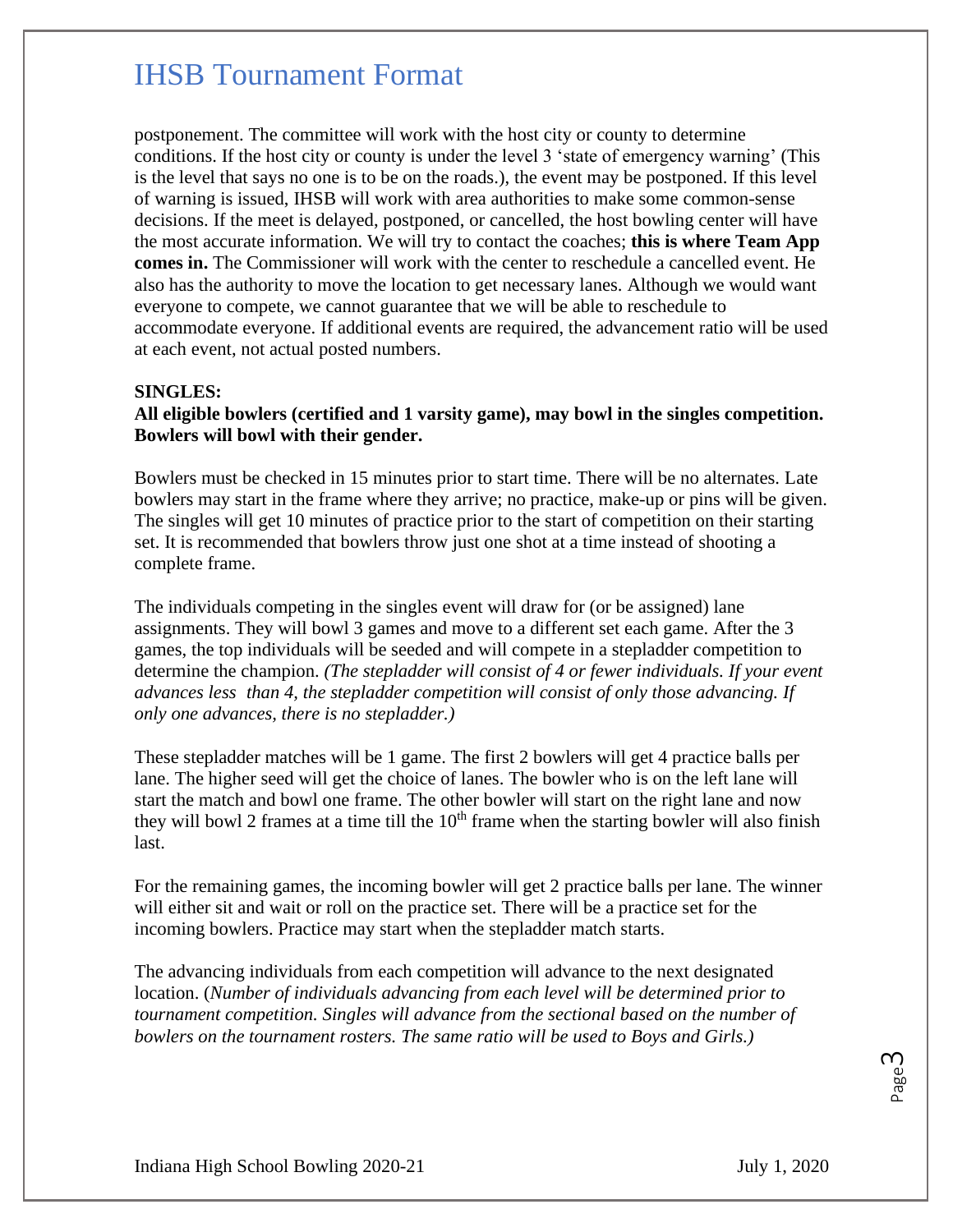Check advancement numbers for your tournament site as the Indiana High School Bowling Rules Committee posts them. **We will advance a ratio of 1 of 6 from the sectionals with the cap number of 10 per team.**

Each bowler is allowed 1 coach in the bowlers' area (2 for stepladder finals). Any violation of this rule needs to be reported to the Tournament Director and he/she will issue a verbal warning to the offending coaches. All future violations will result in 10 pin penalties.

If there is a tie during any event of the tournament play that affects advancing, it will be broken by a  $9<sup>th</sup>$  and  $10<sup>th</sup>$  frame roll off on lanes not used by either bowler. The bowlers will get 4 practice balls per lane.

#### **TEAM EVENT:**

Teams must be checked in 30 minutes prior to the start of competition. Coaches will draw for lane assignments.

The teams will get 10 minutes of practice on **their starting lane** prior to the start of competition. All teams will bowl 12 Baker games. The first game will be on the drawn lanes. Teams will move after each game. **Moves will be determined by the size of center and field before the event.**

Only 7 players can participate in each event. Only 5 bowlers and 2 coaches, per team, are allowed in the immediate bowlers' area (except for substitutions). Any violation of this rule needs to be reported to the Tournament Director and he/she will issue a verbal warning to the offending coaches. All future violations will result in 10 pin penalties.

There will be practice lanes for subs.

Coaches may substitute during the regular team games. Lineups may be changed at the start of any new game. A bowler may be used just once during any game. If a bowler bowls out of turn, the shot is deleted and the proper bowls rolls, no further penalty.

If there is a tie during any event of the tournament play that affects advancing, it will be broken by 1 Baker Game on lanes not used by either team. The teams will get 5 minutes practice.

After the Baker games, the top teams will be seeded and will compete in a stepladder competition to determine the champion. *(The stepladder will consist of 4 or fewer teams. The number of stepladder teams will be announced prior to the event. If only one advances, there is no stepladder.)* These matches will be 2 Baker games with total pins determining the winner. (An example of a stepladder is when the  $4<sup>th</sup>$  seeded team plays the  $3<sup>rd</sup>$  seeded team. The winner from that match plays the  $2<sup>nd</sup>$  seeded team and that winner will play the 1<sup>st</sup> seeded team for the championship.)

The advancing teams from each competition will advance to the next designated location. (*Teams will advance from the sectional based on the number of teams in their conference. Number of teams advancing from each level will be determined prior to tournament* 

Page 4